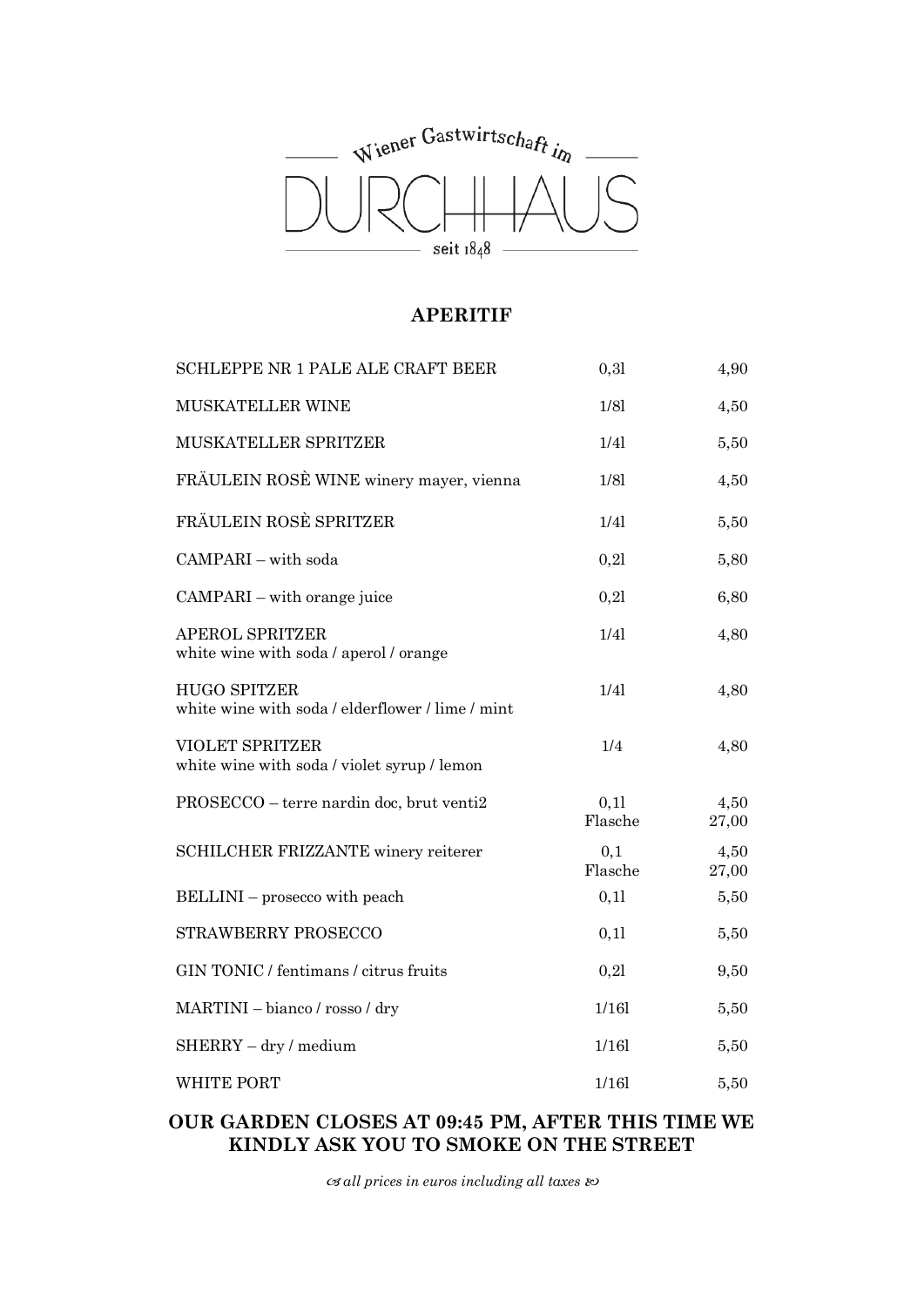



# **BEFORE & IN BETWEEN & SNACKS**

| $CHAR$ – marinated                                                 | 14,50         |
|--------------------------------------------------------------------|---------------|
| Maracuja / lime / mango / young pear / wild herbes                 | D, G, L, M    |
| SOMMER SALAD - vegatarian                                          | 12,50         |
| mixed leave salad / goat cheese / fresh berries / caramelized nuts | G.A.C.O.L     |
| BEEF TARTARE marinated 150 gramm / homemade toast                  | 16.50         |
| chopped highland beef / egg yolk / capers / onions                 | A, C, G, O; M |
| POTATO-LAMB'S LETTUCE-ROCKET SALAD – vegan                         | 8,50          |
| roasted pumpkin seeds / pumpkin seed oil                           | L.M           |
| <b>STRONG BEEF BROTH</b>                                           | 5,20          |
| classic garnish / vegetables / chives                              | A, C, G, L    |
| <b>SOUP OF THE DAY</b>                                             | 5.80          |
| please ask your waitress / waiter                                  | A, C, G, O, L |



| "WURZLSPECK" - bacon / mustard / horseradish / pickled vegetables             | 8,50                  |
|-------------------------------------------------------------------------------|-----------------------|
| THE BEST BEEF GOULASH<br>small portion<br>from the shoulder of pasture cattle | 9,50<br>A, C, G, O, L |
| BLACK PUDDING deep fried                                                      | 11,50                 |
| lamb's lettuce / horseradish-vinaigrette                                      | A, C, G, O, M         |
| CHANTERELLES-SALAD - vegan                                                    | 14,50                 |
| fine leave salad / sautéed chanterelles / herbes / pumpkinseed oil            | A, C, G, M            |
| BACKHENDL SALAT - CHICKEN SALAD                                               | 13,50                 |
| fine leave salads / cherry tomatoes / deep fried chicken breast               | A, C, G, M            |

# **EXTRAS / GARNISH**

| MAYONNAISE / KETCHUP / MUSTARD / HORSE<br>RADISH portion | 1,50<br>A, C, G, L, O; M |
|----------------------------------------------------------|--------------------------|
| MIXED LEAVE SALAD                                        | 4,50                     |
| POTATO LAMBS LETTUCE SALAD                               | L.M<br>4,50              |
| CRANBERRIES - portion                                    | L,M<br>2,80              |
| MIXED PICKLED VEGETABLES                                 | 3,80                     |
|                                                          |                          |



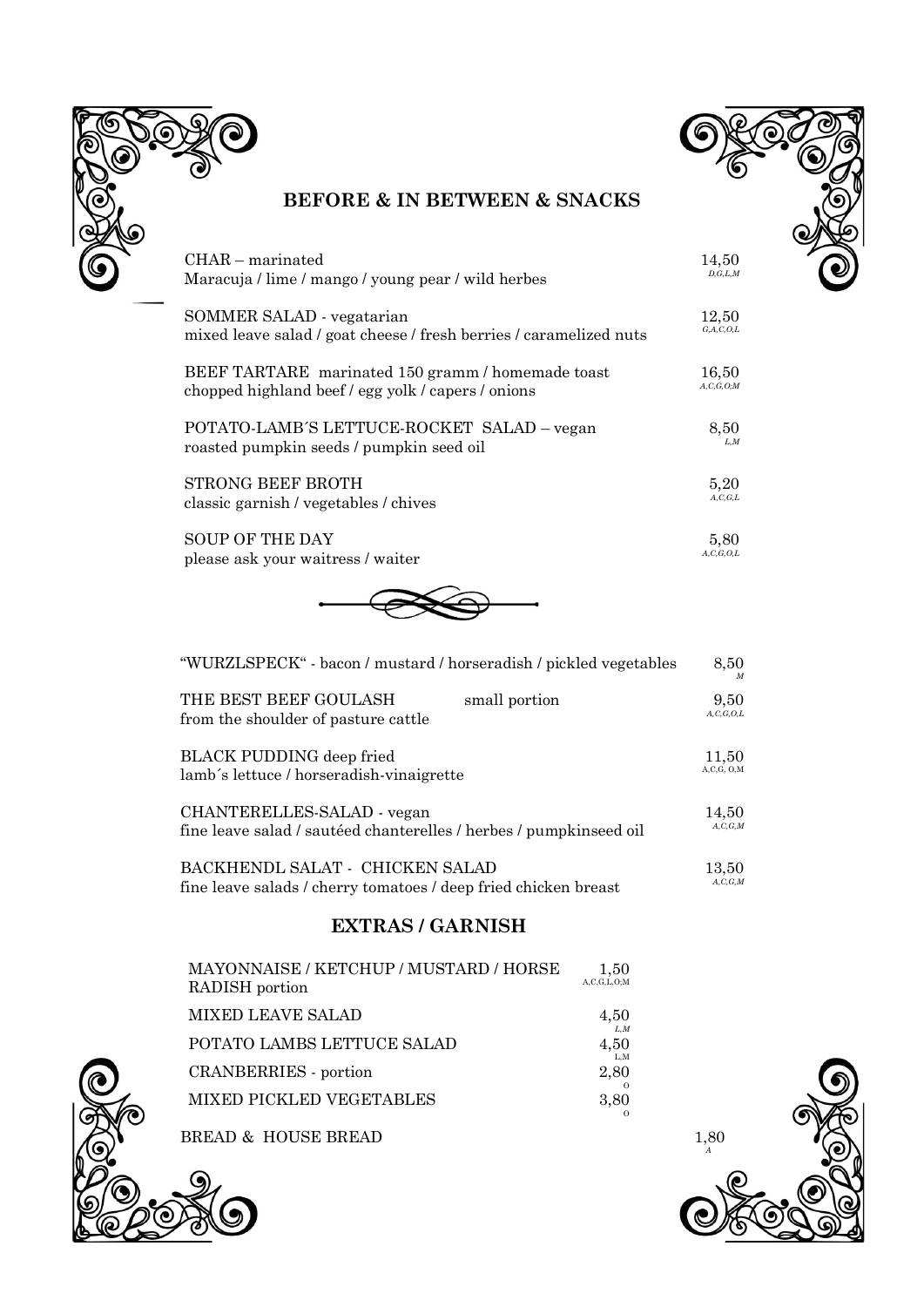| <b>MAIN COURSES</b> |  |
|---------------------|--|
|                     |  |

| WIENER EIERNOCKERL - vegetarian                                 | 12,80            |
|-----------------------------------------------------------------|------------------|
| fluffy viennese pasta / bio egg / chives / green salad          | A, C, G, L, O    |
| CHANTERELLES GOULASH - vegetarian,                              | 17,50            |
| dumplings / herbes / sour cream                                 | A, C, G          |
| THE BEST BEEF GOULASH from the shoulder of pasture cattle       | 15,50            |
| "butternockerl" – special noodles                               | A, C, G, O, L    |
| WIENER SCHNITZEL from tullnerfeld pork                          | 15,80            |
| potato-lambs lettuce salad                                      | A, C, G, L, M    |
| WIENER SCHNITZEL - the original from veal                       | 22,50            |
| potato-lambs lettuce salad                                      | A, C, G, L, M    |
| KALBSBUTTERSCHNITZEL                                            | 18,50            |
| minced veal / mashed potatoes / root vegetables / mustard sauce | A, C, G, O, L, M |
| BROWN TROUT – roasted & filled with herbes                      | 22,50            |
| early potatoes / small salad                                    | A, C, G, D       |
| PIKE PERCH – crispy roasted                                     | 22,50            |
| creamy white wine risotto / melted cherry tomatoes / pesto      | A, C, G, D       |
| ZWIEBELROSTBRATEN                                               | 23.50            |
| medium roast beef / fried potatoes / pickle / crispy onions     | A, O, L, M       |
| MEDIUM ROASTED HIGHLAND BEEF                                    | 28,50            |
| chanterelles / Durchhaus mashed potatoes                        | A, C, G, O       |



# **DESSERT & CHEESE**

| <b>HOMEMADE APPLESTRUDEL</b><br>bourbon vanilla sauce / nuts            |                | 7,80<br>A.C.G         |
|-------------------------------------------------------------------------|----------------|-----------------------|
| PANNA COTTA<br>fresh berries / pistacchio pesto                         |                | 7,80<br>A, C, G,      |
| Fluffy curd cheese dumplings<br>buttered bread crumbs / stewed apricots |                | 7,80<br>A, C, G, O    |
| <b>HOT DURCHHAUS LOVE</b><br>mallakoff parfait / hot berries            |                | 7,80<br>A.C.G.        |
| <b>CHEESE PLATE</b><br>chutney / fruits / nut                           | small<br>large | 10,80<br>15,80<br>G.H |
| BREAD & HOUSE BREAD                                                     |                | 1,80<br>A             |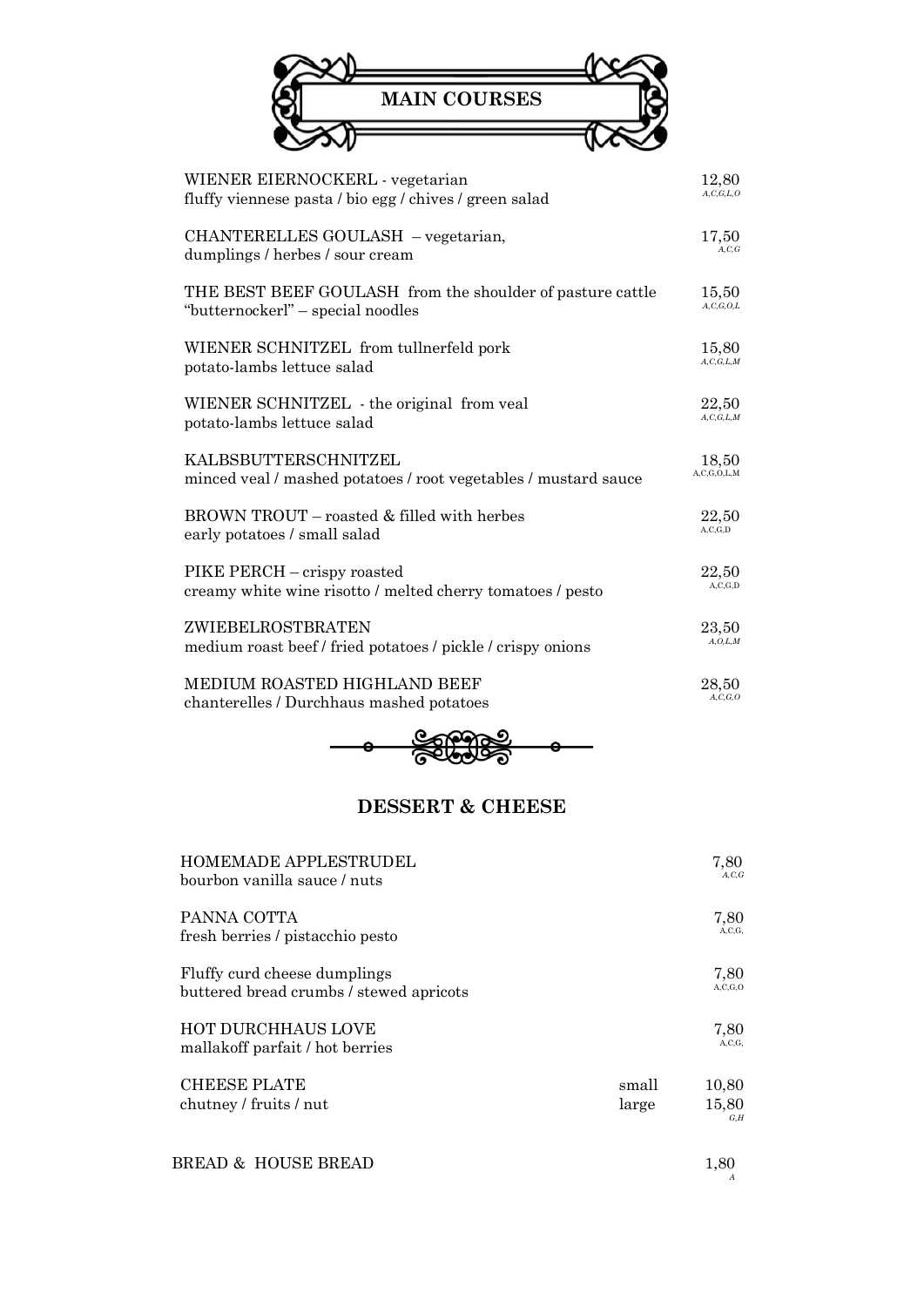# **WINE BY THE GLASS**



#### **WHITE**

| <b>GEMISCHTER SATZ DAC</b>                         | 1/81             | 4,20  |
|----------------------------------------------------|------------------|-------|
| fuhrgassl-huber, neustift, vienna                  | Bottle 0,71      | 25,00 |
| GRÜNER VELTLINER L + T                             | 1/81             | 4,50  |
| bründlmayer, langenlois, kamptal                   | Bottle 0,71      | 26,50 |
| FRÄULEIN ROSÈ                                      | 1/81             | 4,50  |
| mayer am pfarrplatz, grinzing, vienna              | Bottle 0,71      | 26,50 |
| <b>CHARDONNAY</b>                                  | 1/81             | 4,80  |
| sommer, donnerskirchen, hills of lake Neusiedl     | Bottle 0,71      | 27,50 |
| RIESLING VON DEN STEINTERRASSEN                    | 1/8 <sub>1</sub> | 4,80  |
| sighart donabaum, spitz a. d. donau, wachau        | Bottle 0,71      | 27,50 |
| ROTER MUSKATELLER                                  | 1/81             | 4,50  |
| weinwurm, dobermannsdorf, lower austria            | Bottle 0,71      | 26,50 |
| <b>SAUVIGNON BLANC</b>                             | 1/81             | 4,80  |
| glatzer, göttlesbrunn, carnuntum                   | Bottle 0,7l      | 27,50 |
| <b>RED</b>                                         |                  |       |
| ZWEIGELT                                           | 1/81             | 4,20  |
| netzl. göttlesbrunn, carnuntum                     | Bottle 0,71      | 25,00 |
| <b>ST. LAURENT</b>                                 | 1/81             | 4,20  |
| reinisch, tattendorf, thermenregion, lower austria | Bottle 0,71      | 25,00 |

BLAUFRÄNKISCH KLASSIK gager horst, deutschkreutz, burgenland 1/8l Bottle 0,7l 4,50 26,50 CUVEE BIG JOHN scheibelhofer, andau, neusiedlersee, burgenland 1/8l Bottle 0,7l 6,50 39,00

#### **SWEET**

| <b>BEERENAUSLESE</b>             | 1/16        | 4.80  |
|----------------------------------|-------------|-------|
| esterhazy, trausdorf, burgenland | btl. 0.3751 | 25,00 |
| RUBY RED PORT WINE               | 1/16        | 4,80  |

*more choices you find in our wine list or please visit our open wine cellar two steps downstairs*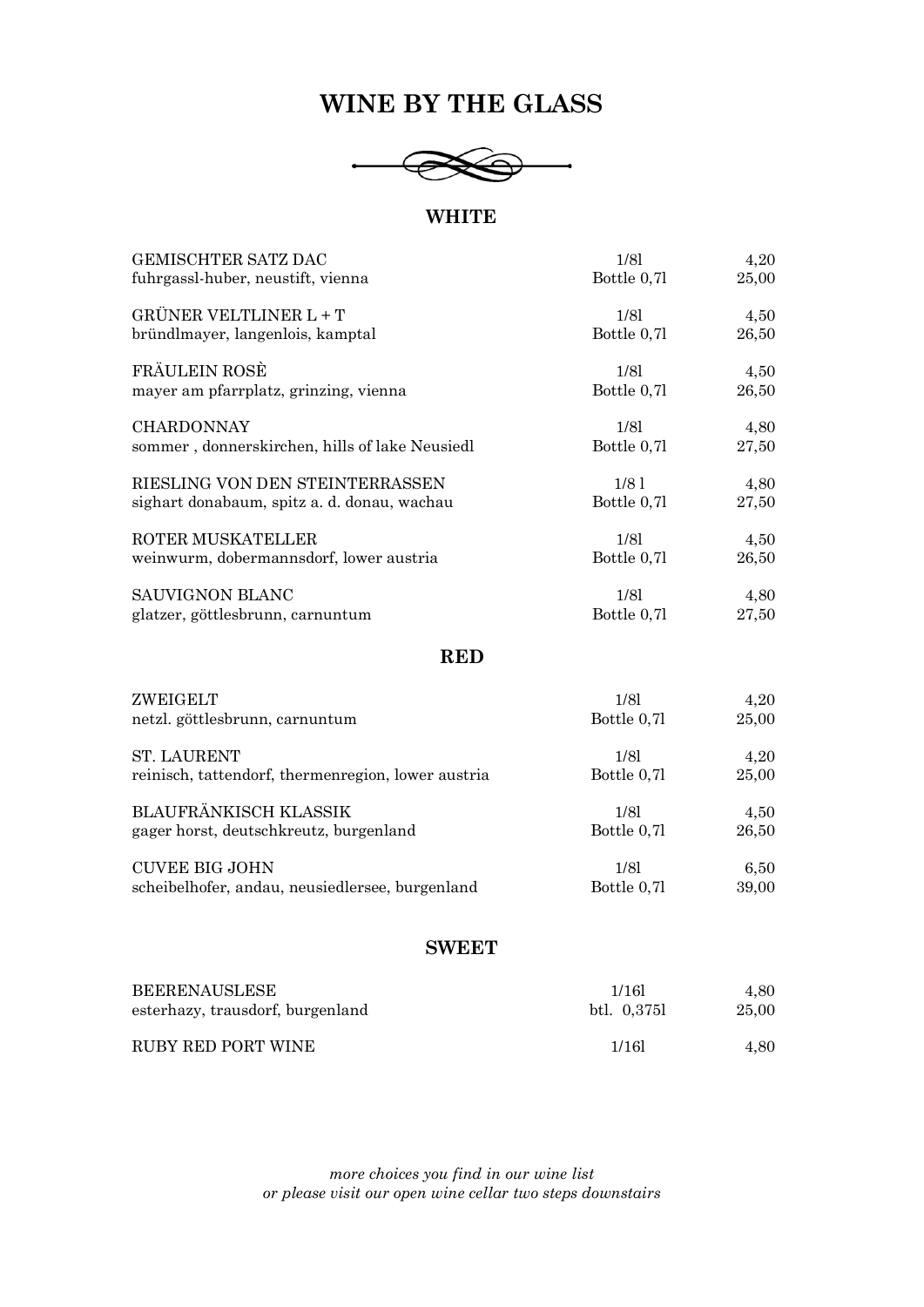Horace Ho

# **SPRITZER & HOUSEWINE**

| GRÜNER VELTLINER HUNDSCHUPFEN vom hagn | 1/81 | 2.50  |
|----------------------------------------|------|-------|
| ZWEIGELT CUVÉE winery artner           | 1/81 | 2.50  |
| SPRITZER white / red wine with soda    | 1/41 | -3.60 |

# **SPRITZERIA & SPECIAL SPRITZER**

| APEROL SPRITZER               | 1/41 | 4,80 |
|-------------------------------|------|------|
| <b>HUGO SPRITZER</b>          | 1/41 | 4,80 |
| MUSKATELLER SPRITZER          | 1/41 | 5,50 |
| ROSÈ SPRITZER                 | 1/41 | 5,50 |
| VIOLET SPRITZER               | 1/41 | 4,80 |
| LAVENDER & BLUEBERRY SPRITZER | 1/41 | 4,80 |
| GINGER & HIBISCUS SPRITZER    | 1/41 | 4,80 |
| RASPBERRY & ROSE SPRITZER     | 1/41 | 4,50 |





# **DRAFT**

 **BEER!** 

| PIESTINGER MÄRZEN              | 0.31<br>0.51 | 3,90<br>5.20 |
|--------------------------------|--------------|--------------|
| <b>SCHLEPPE NR. 1 PALE ALE</b> | 0.31<br>0.51 | 4,90<br>6,80 |

# **BOTTLE**

| BECK'S NON-ALCOHOLIC           | 0.331 | 4.50 |
|--------------------------------|-------|------|
| SCHNEIDER WEISSE NON ALCOHOLIC | 0.51  | 5.50 |
| GUTMANN WHEAT BEER             | 0.51  | 5.50 |
| RADLER – BEER WITH LEMONADE    | 0.51  | 5.20 |

*Our offered beer may contain gluten!*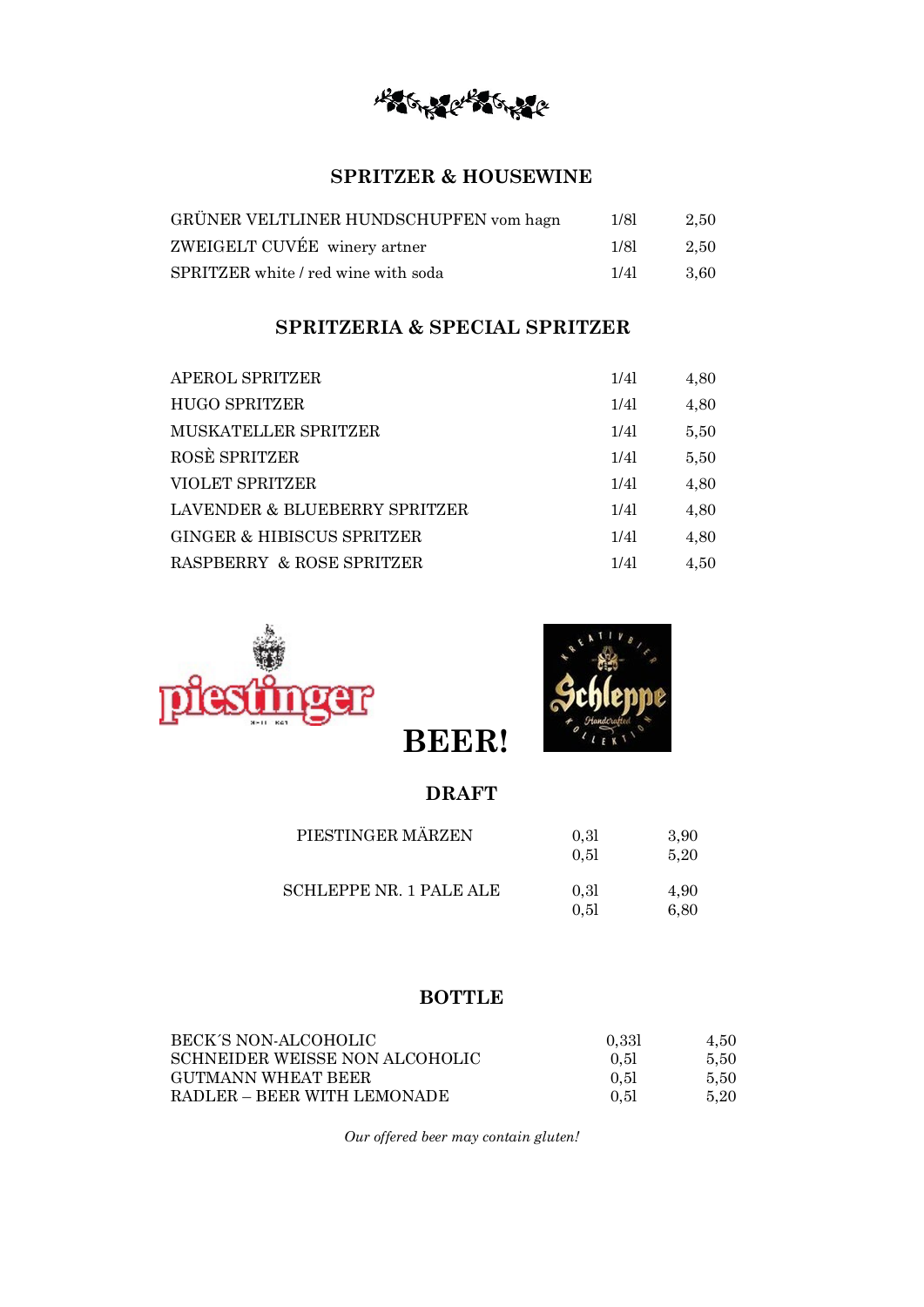# **NON-ALCOHOLIC DRINKS**

#### $-\bullet$

# **HOMEMADE LEMONADES**

| LAVENDER & BLUEBERRY | 0.31 | 3.40 |
|----------------------|------|------|
| GINGER & HIBISCUS    | 0.51 | 4.80 |
| RASPBERRY & ROSE     |      |      |

### **JUICES**

| MOHRSEDERL APPLE                                | 0.251 | 3.20 |
|-------------------------------------------------|-------|------|
| MOHRSEDERL PEAR                                 | 0.251 | 3.20 |
| ORANGE JUICE                                    | 0.251 | 3.20 |
| JUICES GESPRITZT<br>WITH SODA- OR FONTAIN WATER | 0.51  | 4.80 |

#### **SOFT DRINKS**

| COKE/COKE LIGHT                         | 0,331 | 3,60 |
|-----------------------------------------|-------|------|
| ALMDUDLER HERBED LIMONADE               | 0,331 | 3,60 |
| FENTIMANS TONIC WATER                   | 0.21  | 3,90 |
| RED BULL                                | 0.251 | 4,50 |
| $SODA^*$                                | 0.31  | 2,40 |
|                                         | 0.51  | 3,80 |
| SODA WATER with elderberry flower       | 0,31  | 3,60 |
| or raspberry or with fresh lemon juice* | 0.51  | 4,80 |
|                                         |       |      |
|                                         |       |      |

| VÖSLAUER MINERAL WATER with or no gas* | 0.331 | 2,90 |
|----------------------------------------|-------|------|
| VÖSLAUER MINERAL WATER with or no gas  | 0.71  | 5.80 |

# **COFFEE & TEA**

| ESPRESSO <sub>small</sub>                                               | 2,60 |
|-------------------------------------------------------------------------|------|
| <b>ESPRESSO</b> large                                                   | 4,40 |
| MELANGE / CAPPUCCINO                                                    | 3,60 |
| CAFÈ LATTE – hot or cold                                                | 4,20 |
| CAFÈ CORRETTO - espresso with house grappa                              | 5,50 |
| BIO-ORGANIC TEA - black / green / herb / fruits<br>peppermint / rooibos | 3,60 |
| HOT CHOCOLATE                                                           | 4.20 |

*\*) Pricing according to the Youth Protection Act*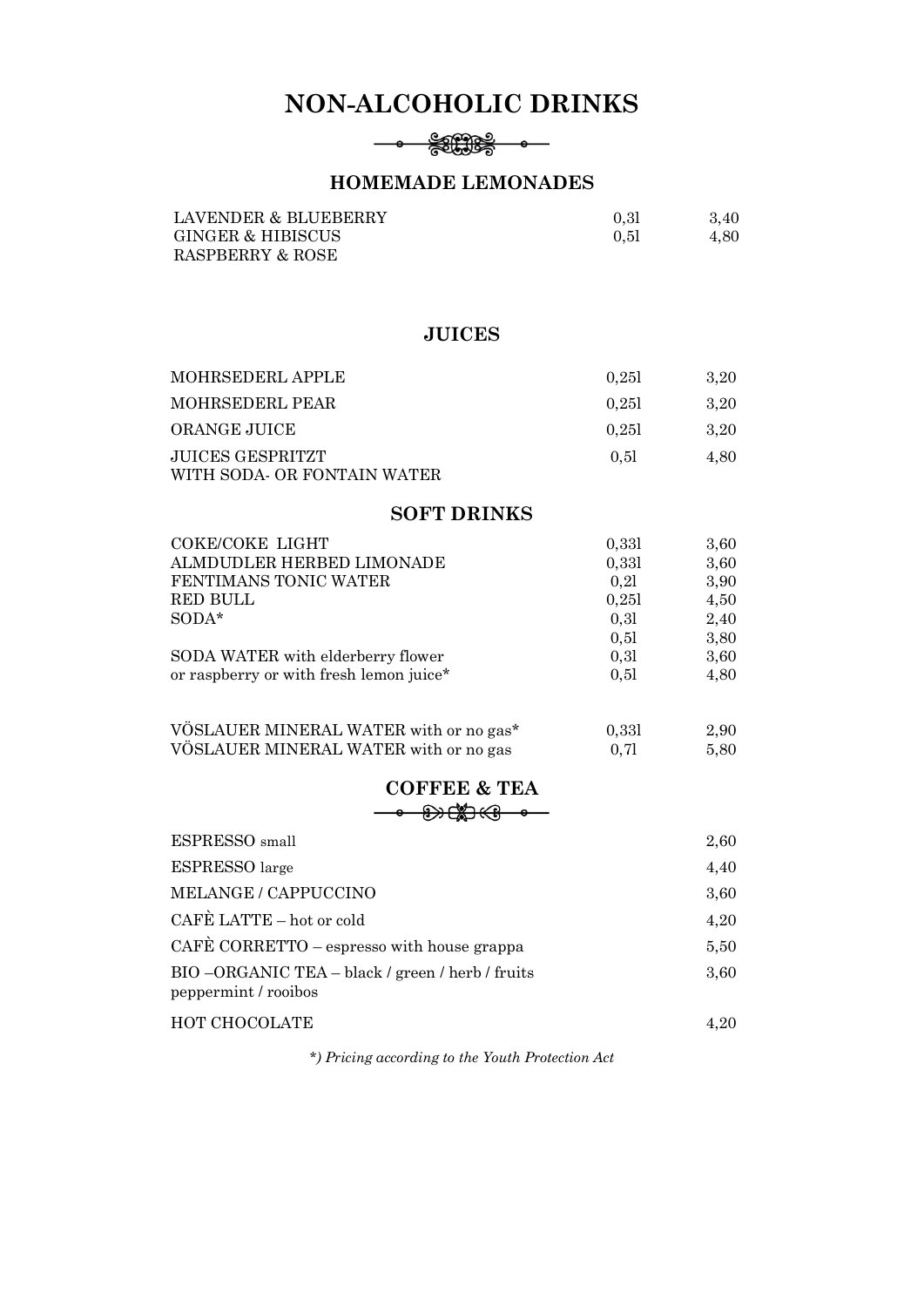

### **LONGDRINKS 4CL**

| $GIN TONIC - wien gin/bombay's$<br>sapphire/fentimans tonic | 9.90 |
|-------------------------------------------------------------|------|
| CUBA LIBRE – havanna club/<br>coca cola/ lime               | 9.90 |
| VODKA RED BULL<br>absolut oder wyborowa/ red bull           | 9.90 |

# **SPIRITS & CO 2CL**

| ABSOLUT VODKA                | 3,50 |
|------------------------------|------|
| WYBOROWA VODKA               | 3,80 |
| TEQUILA OLMECA gold          | 3,80 |
| <b>BOMBAY'S SAPPHIRE GIN</b> | 4,50 |
| <b>WIEN GIN</b>              | 4,50 |
| RON HAVANA CLUB anejo blanco | 4,20 |
| RON HAVANA CLUB anejo 3 anos | 5,80 |
| <b>APPLETON ESTATE 12y</b>   | 6,00 |
| JANNEAU VSOP ARMANGNAC       | 6,00 |
| <b>CALVADOS VSOP</b>         | 6,00 |
| REMY MARTIN VSOP             | 6,00 |
| SAMBUCA molinari             | 4,20 |
| <b>JÄGERMEISTER</b>          | 3,80 |
| <b>AVERNA</b>                | 3,80 |
| FERNET BRANCA                | 3,80 |
| SOUTHERN COMFORT             | 4,20 |
| AMARETTO DI SARONNO          | 4,20 |
| <b>KHALUA/COINTREAU</b>      | 4,20 |
| <b>DRAMBUIE</b>              | 5,20 |
| <b>GRAND MANIER</b>          | 5,80 |
|                              |      |

# **GRAPPA 2CL**

| HOUSEGRAPPA julia     | 3,50 |
|-----------------------|------|
| NONINO IL MERLOT      | 4,50 |
| TRESTER kracher       | 5,20 |
| GRAPPA ELISI berta    | 6,80 |
| GRAPPA SASSICAIA poli | 7,20 |
| BRIC DEL GAIAN berta  | 8,50 |
| TRE SOLI TRE berta    | 8,50 |
|                       |      |

#### **SCHNAPS2CL**

| PLUM vom freihof                              | 3,50     |
|-----------------------------------------------|----------|
| APRICOT, PLUM vom PEAR<br>CUVEE, mohrsederl   | 3,80     |
| KRIECHERL mohrsederl                          | 4,20     |
| RASPBERRY freihof                             | 4,20     |
| ROWANBERRY, bauer, graz                       | 4,80     |
| GENTIAN, hämmerle                             | 5,80     |
| WILD RASPBERRY wieser                         | 5,50     |
| OLD PLUM f gölles                             | 5,20     |
| <b>BLACKCURRANT</b>                           | 6,50     |
| keckeis                                       |          |
| <b>GLASERHOF, tyrol</b>                       |          |
| APPLE / PEAR/ STONE BINE<br>MUSKATELLER-GRAPE | 4,80     |
| MIRABELL / SOUR CHERRIES                      | $5.50\,$ |
| BLACKCURRANT BLUE BERRY                       | 6,80     |

# **WHISKIES 2CL**

| JOHNNIE WALKER red label   | 3,80 |
|----------------------------|------|
| JOHNNIE WALKER black label | 4,20 |
| <b>FOUR ROSES</b>          | 3,80 |
| <b>CHIVAS REGAL</b>        | 4.20 |
| <b>JACK DANIEL'S</b>       | 4,20 |
| WILD TURKEY                | 4,50 |
| <b>TULLAMORE DEW</b>       | 4,80 |

# **SINGLE MALT 2CL / 4CL**

| <b>AUCHENTOSHAN</b>    | 5,50 | 8,50  |
|------------------------|------|-------|
| 12 years, lowland      |      |       |
| OBAN - 14 years        | 5,50 | 8.50  |
| highland-western       |      |       |
| $LAGAVULIN - 12 years$ | 5,50 | 8,50  |
| islay                  |      |       |
| ARDBEG "UIGEADAIL"     | 7,50 | 12,00 |
| islay                  |      |       |